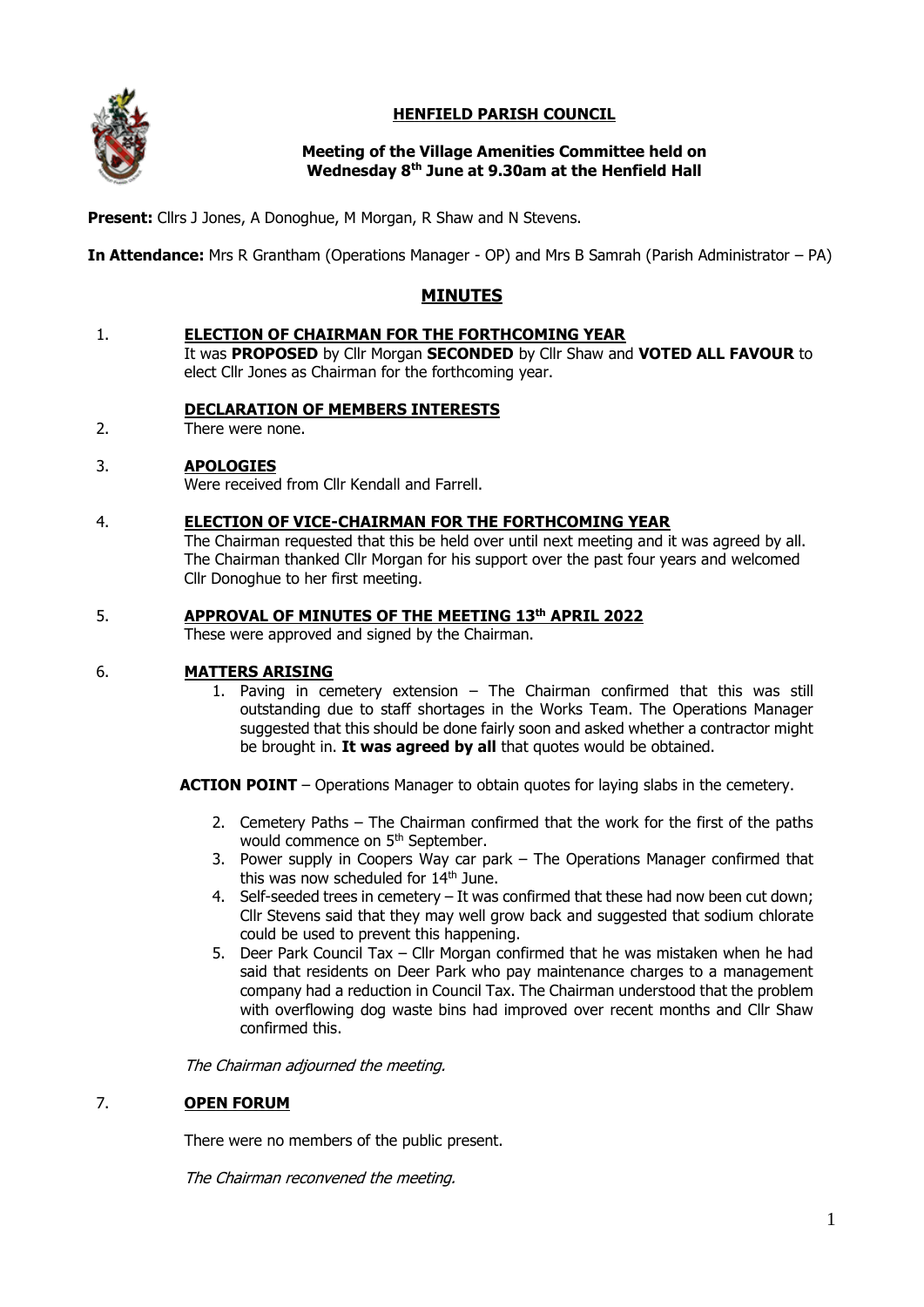# 8. **CHAIRMAN'S ANNOUNCEMENTS**

The Chairman confirmed that an application for S106 funding had been made for a new radar gun for the Community Speedwatch Team.

The Chairman confirmed the details of the tree planting request from Cllr Perry and the Tree Wardens; the roads suggested for new trees were Lower Station Road, Upper Station Road, Fabian's Way, Staples Barn, Lower Faircox and some of Wantley Hill. **It was agreed by all** to support this initiative, making sure that trees were native species and would not grow too large.

### 9. **BUSINESS PLAN - ACTION PLAN**

The Chairman ran through the areas which had been allocated to Village Amenities and there was some discussion in connection with the "Vibrant High Street" section: -

- Attractive Village Centre & Village Square it was agreed that any ideas to improve this would be welcome. Cllr Shaw said that he did not feel that the short lease should prevent the Committee from making improvements.
- Restore Village Clock with a likely cost of £6,000 it was agreed by all that this should not be a priority. **It was agreed by all** to remove from the Action Plan.

**ACTION POINT:** Operations Manager to amend Business Plan Action Plan.

- Develop Community Transport Plan and seek WSCC endorsement The Chairman said that the two main areas of concern were around St Peter's School and the High Street by One Stop, part of the problem being that drivers do not observe the rules. The School had problems with coaches and lorries not being able to get close enough to the school and also with parking when parents drop off or collect their children by car. Cllr Morgan commented that HDC may consider installing CCTV by One Stop to monitor parking there. Cllr Morgan recommended that the School employ a specialist to look at transport and use CIL transport money. The Chairman said that enforcement is a major problem both at the School and on the High Street where parking on zig-zag lines occurs frequently.
- Encourage and support Community Speedwatch  $-$  The Operations Manager confirmed that the Speed cameras recorded speeds as cars passed the camera.

"Sense of Community" section: -

Successful Remembrance Committee and Parade – It was confirmed that Cllr Grossmith is joining the team and that Cllr Morgan hopes that another Marshal will also join.

Cllr Donoghue wondered why the cemetery did not appear on the Action Plan. It was confirmed that no major developments are planned there, except the addition of some benches, which would be funded by the families of loved ones buried there. Cllr Morgan suggested that it could be added in next year's plan.

### 10. **TO CONSIDER THE REQUEST TO HOLD AN INFORMATION STAND**

The Chairman said that Southern Water had requested permission to place an information stand on the Village Square, on a Saturday, date to be agreed. **It was agreed by all** to allow this event to take place but that the organisers should not be allowed to park a vehicle or a generator on the Square and that the Vets and Launderette should be notified of the date once organised.

**ACTION POINT**- Operations Manager to confirm with Southern Water and agree a date and to liaise with the two businesses on Village Square.

### 11. **PUBLIC CONVENIENCES**

To receive any updates - Cllr Morgan said that there had been no major problems since the toilets were locked and gated at night.

## 12. **CEMETERY**

1. Consecration update – The Operations Manager confirmed that there was nothing further to report after a recent reminder to Chichester Diocese. She would speak with Revd Paul Doick and see if he could help to expedite matters.